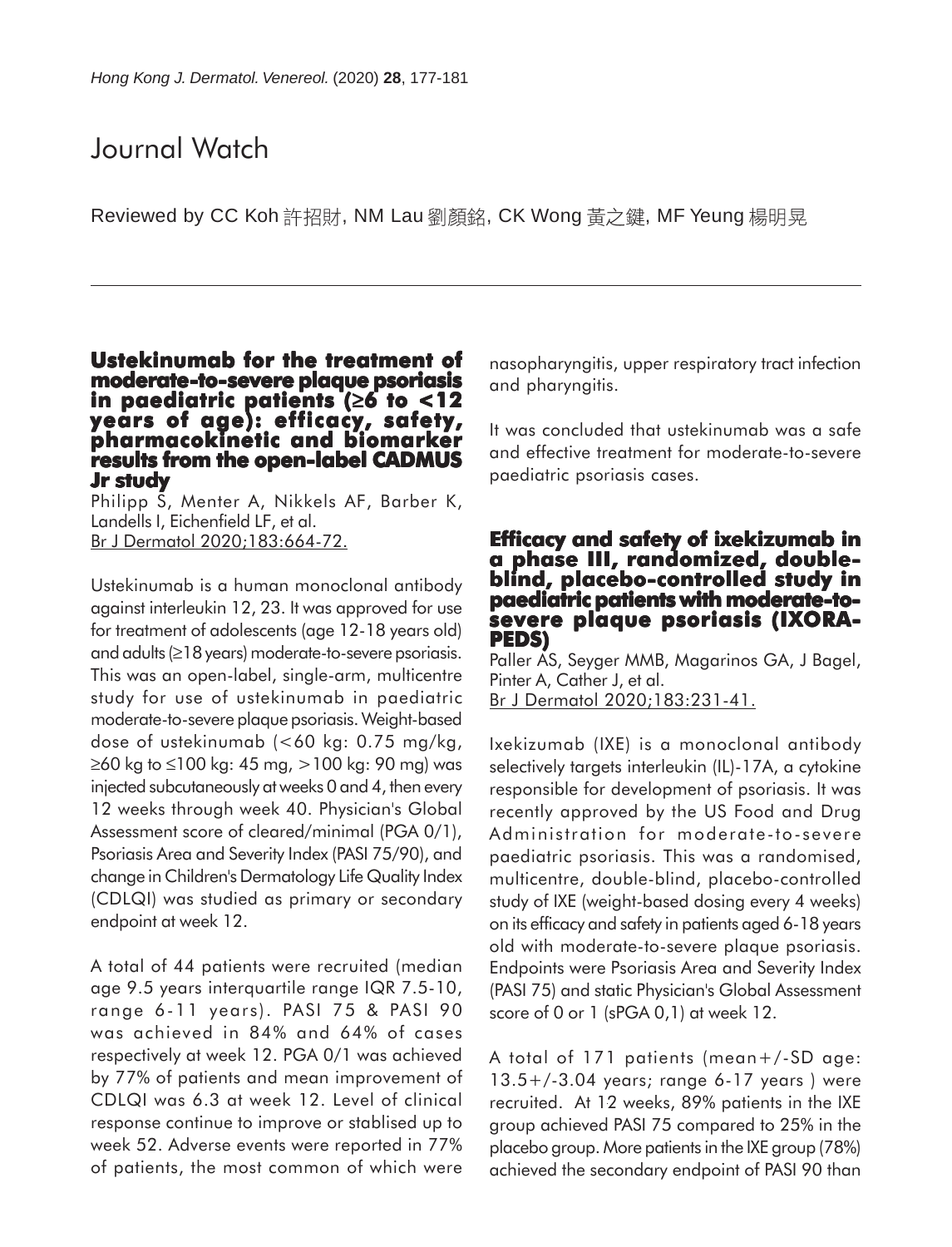placebo group (5%). Similarly, more patients in the IXE group (81%) achieved sPGA (0,1) than placebo group (11%). The favourable response of IXE group maintained from week 12 through week 48. There was an improvement of scalp and genital psoriasis in significantly more patients in IXE group had than the placebo group at week 12. The rate of adverse events for IXE group and placebo group was 56% and 45% respectively. Most adverse event were mild or moderate in IXE group. No deaths were reported.

It was concluded that IXE was more effective than placebo in the treatment of moderate-to-severe paediatric psoriasis and that it has a similar safety profile as that in adult patients.

### **Peripheral inflammatory biomarkers as predictors of recurrence in surgically treated anogenital surgically treated condylomata acuminata patients**

Basim P, Yuksel M. Int J STD & AIDS 2020;31:1380-8.

This study investigated the association of anogenital condylomata acuminata (CA) with recurrence and squamous intraepithelial neoplasia development, the systemic immuneinflammation index (SII), neutrophil-tolymphocyte ratio (NLR), and platelet-tolymphocyte ratio (PLR) in these patients. The descriptive data, disease characteristics, and pre-treatment peripheral inflammatory biomarkers (PIBs) in 95 patients who had undergone surgical treatment for CA were recorded retrospectively and compared between cases of recurrent and non-recurrent CA. Patients with a maximum genital wart size of >2 cm in the squamous intraepithelial lesion (SIL) group had significantly higher PIBs. There was a significant association between increased SII and high-risk human papillomavirus (HPV) types 16, 18, 31 and 33.

Recurrent disease was significantly associated with larger wart size, high-grade squamous intraepithelial lesion (HSIL), and higher PLR and SII values (p=0.003, 0.006, 0.005 and 0.000, respectively). HSIL and increased PLR and SII values were present in 34.1% of all recurrences. It was therefore concluded that PLR and SII can aid in risk analysis in certain patient groups.

#### **Immunogenetics and human papillomavirus (HPV) in male genital papillomavirus (HPV) in genital lichen sclerosus (MGLSc) sclerosus**

Shim TN, Harwood CA, Marsh SGE, Gotch FM, Quint W, de Koning MN, et al. Int J STD & AIDS 2020;31:1334-9.

As it has been suggested that human papillomavirus (HPV) and autoimmunity (e.g. Human Leukocyte Antigen [HLA]) are linked to the pathogenesis of male genital lichen sclerosus (MGLSc), a study to investigate these two factors in MGLSc was performed. Eighty-eight adult male cases with a clinical and histologically proven MGLSc from two specialised Male Genital Dermatoses Clinics between July 2011 and September 2012 were recruited. HLA and HPV typing from the blood and skin biopsy respectively. From the 88 cases, HPV DNA was detected as follows: genital types 30/8 (34.1%); beta types 6/88 (6.8%); cutaneous wart types 4/88 (4.5%). Of these, HPV16 was the most prevalent type: 181/88 (12.5%). When compared to the general Caucasian UK population, there was no statistically significant HLA associations, although there was an increased frequency of HLA-B\*35, -DRB1\*04, -C\*15, -B\*51, -DRB1\*10 (predisposition) and a decreased frequency of -DQA1\*01 (protection). There was no statistically significant association between HPV16-associated MGLSc cases and HLA genotype. It was therefore concluded that HPV is a passenger effect instead of being involved in the pathogenesis of MGLSc and that HLA is not associated with this condition.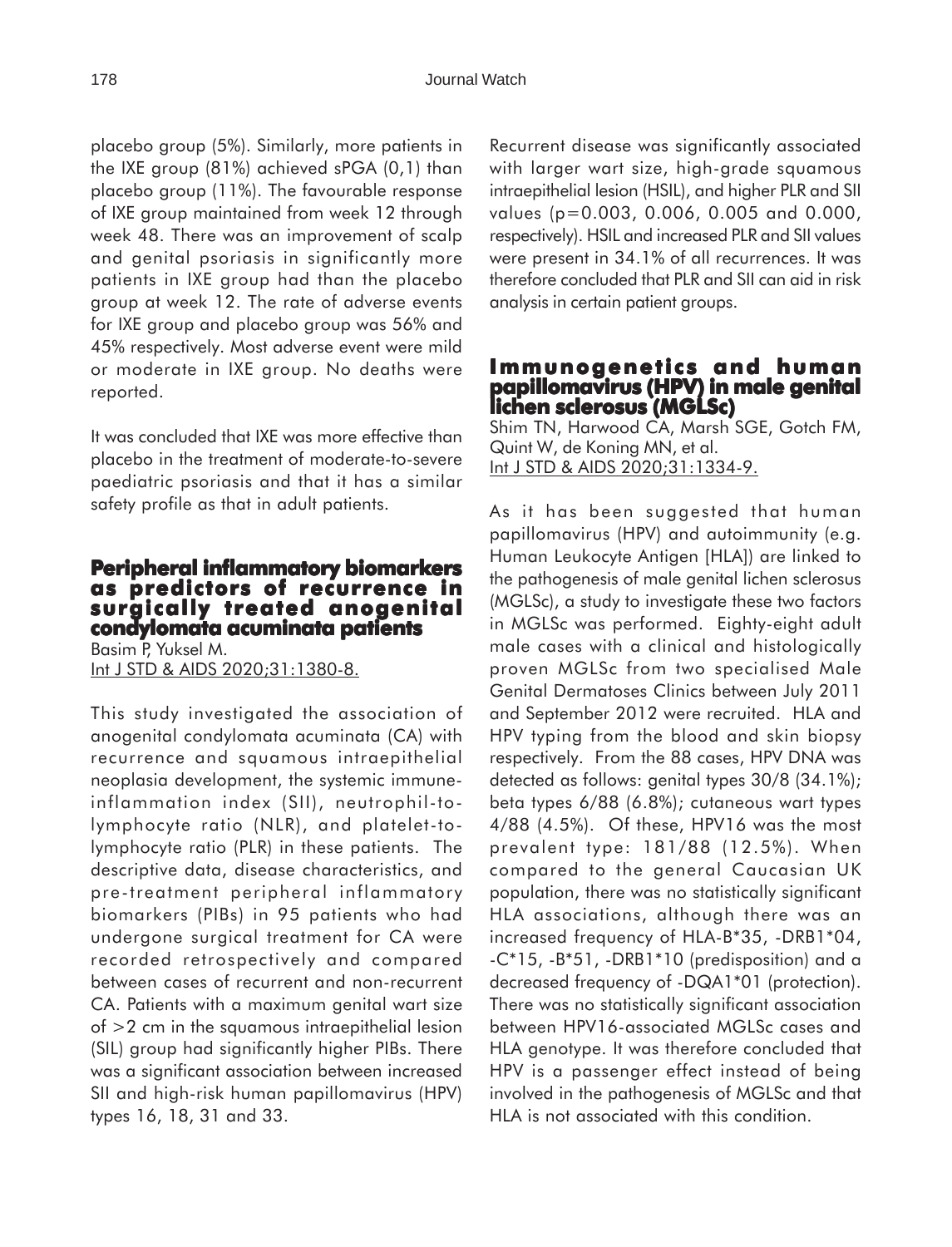#### **The adverse effect profile of acitretin in a paediatric dermatology population — Longitudinal cohort population — Longitudinal cohort study and recommendations for monitoring**

Cave A, Plumptre I, Mellerio JE, Martinez AE, Kinsler VA. J Am Acad Dermatol 2020;83:1779-81.

A retrospective case note review of the adverse effects of acitretin in paediatric patients was performed.

The records of 174 patients prescribed acitretin between 1993 and 2015 were reviewed. The mean age at starting acitretin was 8.1±0.4 years old (0.0-18.78). The mean duration of treatment was 3.5±0.3 years (0.02-17.58). The mean starting dose of acitretin was 0.42±0.01 mg/kg (0.15-0.68). The mean maximum dose was 0.45±0.02 mg/kg (0.14-1.24). Acitretin was prescribed for congenital ichthyosis (54.7%), psoriasis (29.1%), palmoplantar keratoderma (2.9%), eczema (2.3%).

Clinical adverse effects occurred in 24% which resulted in permanent cessation of acitretin in 10% of cases. On the other hand, laboratory adverse effects occurred in 22%, resulting in permanent cessation in 4% of cases. If treatment was tolerated at two years, laboratory adverse effects were then very uncommon.

All clinical adverse effects were reversible. These included skin irritation, fragility, or rash (10.3%), dry lips (9.2%), nausea (1.7%), tiredness or malaise (1.1%), mood swings (0.6%), hair thinning (0.6%). On the other hand, laboratory adverse effects were all reversible, that included abnormal triglyceride level (10%), abnormal alkaline phosphatase level (5.9%), abnormal alanine transaminase level (2.4%).

Reasons for stopping acitretin temporarily or permanently during study period included limited/no clinical improvement (19.2%), clinical adverse effects (12.2%), sustained clinical

improvement (9.9%), worsening of skin disease (5.8%), and laboratory adverse effects (4.1%).

It was therefore concluded that, at the dose used in this study, with clinical and laboratory monitoring, acitretin is a safe drug.

#### **Hand hygiene during COVID-19: Recommendations from the American Contact Dermatitis Society**

Rundle CW, Presley CL, Militello M, Barber C, Powell DL, Jacob SE, et al. J Am Acad Dermatol 2020;83:1730-7.

The recent COVID-19 pandemic has raised worldwide awareness of hand hygiene. Proper hand hygiene is crucial in the prevention of disease transmission and frequent hand washing with soap and water for 20 seconds is recommended by the CDC to prevent virus transmission. Hand sanitisers containing at least 60% alcohol may be used if soap and water are not available. However, it has been noted that during the COVID-19 outbreak in China, that only 22.1% of the 66.1% of healthcare workers who washed their hands more than 10 times per day, applied moisturisers afterwards, leading to an increased risk of hand dermatitis.

Several forms of hand hygiene products are available including antiseptic handwashes, liquid or bar soaps, alcohol-based hand sanitisers (ABHSs) and synthetic detergents. These inactivate viruses by disruption of the lipid membrane and intracellular lipids but may also alter skin barrier integrity and function, eventually leading to hand dermatitis. Alcohols in AHBS and bleach induce lysis of the viral particle by penetrating the viral membrane to denaturation and coagulation of viral proteins, disruption of cellular metabolism, and are the most effective agents against viruses.

The hands were the most commonly affected sites in a study of occupational dermatitis in health care workers. Likely causes included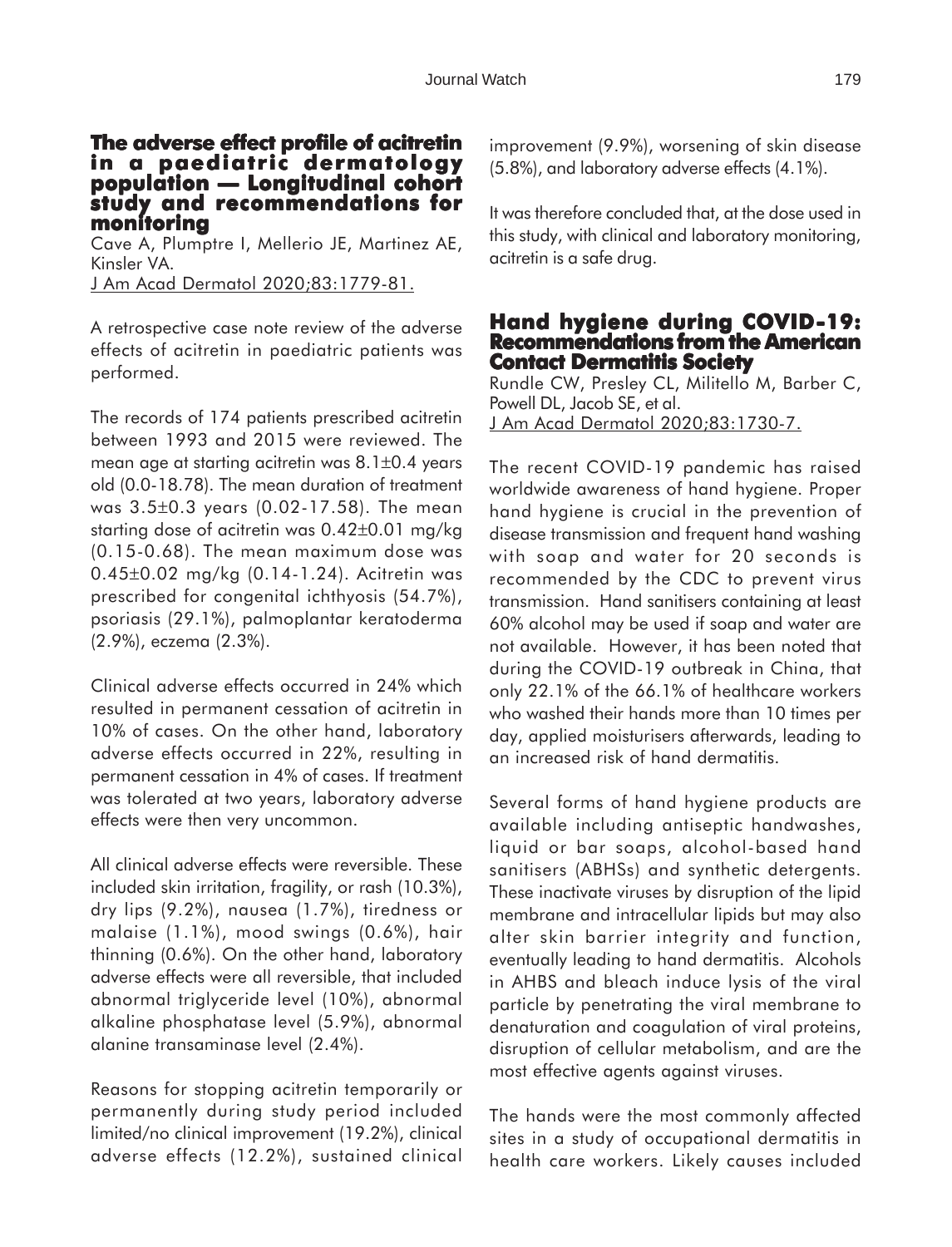irritation from gloves, detergents and disinfectants as well as frequent hand washing. Antimicrobial soaps (chlorhexidine, chloroxylenol, triclosan), detergents, iodophors, alcohol-based products, and other additives in hand cleansing products have also been reported to cause irritation.

The following are some recommendations for glove allergic contact dermatitis by the American Contact Dermatitis Society: rubber accelerator-free gloves (e.g. nitrile or rubber-free neoprene gloves); application of moisturiser after handwashing and before wearing gloves; cotton glove liners or loose plastic gloves (eg, plastic clear, disposable food gloves); and patch testing for patients with suspected hand ACD.

Regarding moisturisers, an application of a minimum of two fingertip units (FTU) of moisturiser to each hand is recommended after handwashing, with re-application of moisturisers every 3 to 4 hours and/or after each hand washing. Fragrance-free moisturisers with petrolatum or mineral oil have been recommended by the American Academy of Dermatology as they are the least allergenic.

#### **Association between drug use and subsequent diagnosis of lupus erythematosus**

Haugaard JH, Kofoed K, Gislason G, Dreyer L, Egeberg A. JAMA Dermatol 2020;156:1199-207.

In this nationwide case-control study on the onset of drug-induced LE, medications in the Anatomical Therapeutic Chemical classification system from Denmark were systematically screened. Controls were matched for age and sex with patients with CLE or SLE (1:10) and the odds ratios (ORs) of the association of between drug exposure and diagnosis of CLE or SLE were calculated.

The study recruited a total of 3148 patients (CLE: n=1298; 1022 (78.7%) women), (SLE: n=1850;

1537 (83.1%) women) and 31 480 controls (25 590 (81.3%) women). Although there were many significant associations between drug exposure and onset of CLE and SLE, protopathic bias was likely in many cases. However, there were also new associations between CLE/SLE and certain medications which were unaltered by the sensitivity analyses as follows: metronidazole hydrochloride (SLE: OR, 1.57; 95%CI, 1.09-2.27; CLE: OR, 1.93; 95%CI, 1.25-2.97), fexofenadine hydrochloride (SLE: OR, 2.61 [95%CI, 1.80- 3.80]; CLE: OR: 5.05 [95%CI, 3.51-7.26]), metoclopramide hydrochloride (SLE: OR, 3.38 [95%CI, 2.47-4.64]; CLE: OR, 1.47; 95%CI, 0.85-2.54), and levothyroxine sodium (SLE: OR, 2.46; 95%CI, 1.97-3.07, CLE: OR, 1.30; 95%CI, 0.96-1.75).

It was concluded that physicians should be aware of a possible drug aetiology in new cases of CLE or SLE. On the other hand, they should be wary of protopathic and publication bias.

#### **Association between early severe cardiovascular events and the initiation of treatment with the antiinterleukin 12/23p40 antibody ustekinumab**

Poizeau F, Nowak E, Kerbrat S, Le Nautout B, Droitcourt C, Drici MD, et al. JAMA Dermatol 2020;156:1208-15.

As there has been clinical evidence of potentially severe cardiovascular events (SCEs) after the initiation of anti-IL-12/23p40 antibodies, this study was performed to assess the association of ustekinumab with SCEs (defined as acute coronary syndrome or stroke), within the 6-month period from initiation of treatment.

Data from 9290 patients from the French national health insurance database from 2010 to 2016 were analysed in this case-time-control analysis. Patients were stratified according to their cardiovascular risk (high-risk vs low risk). The risk period was defined